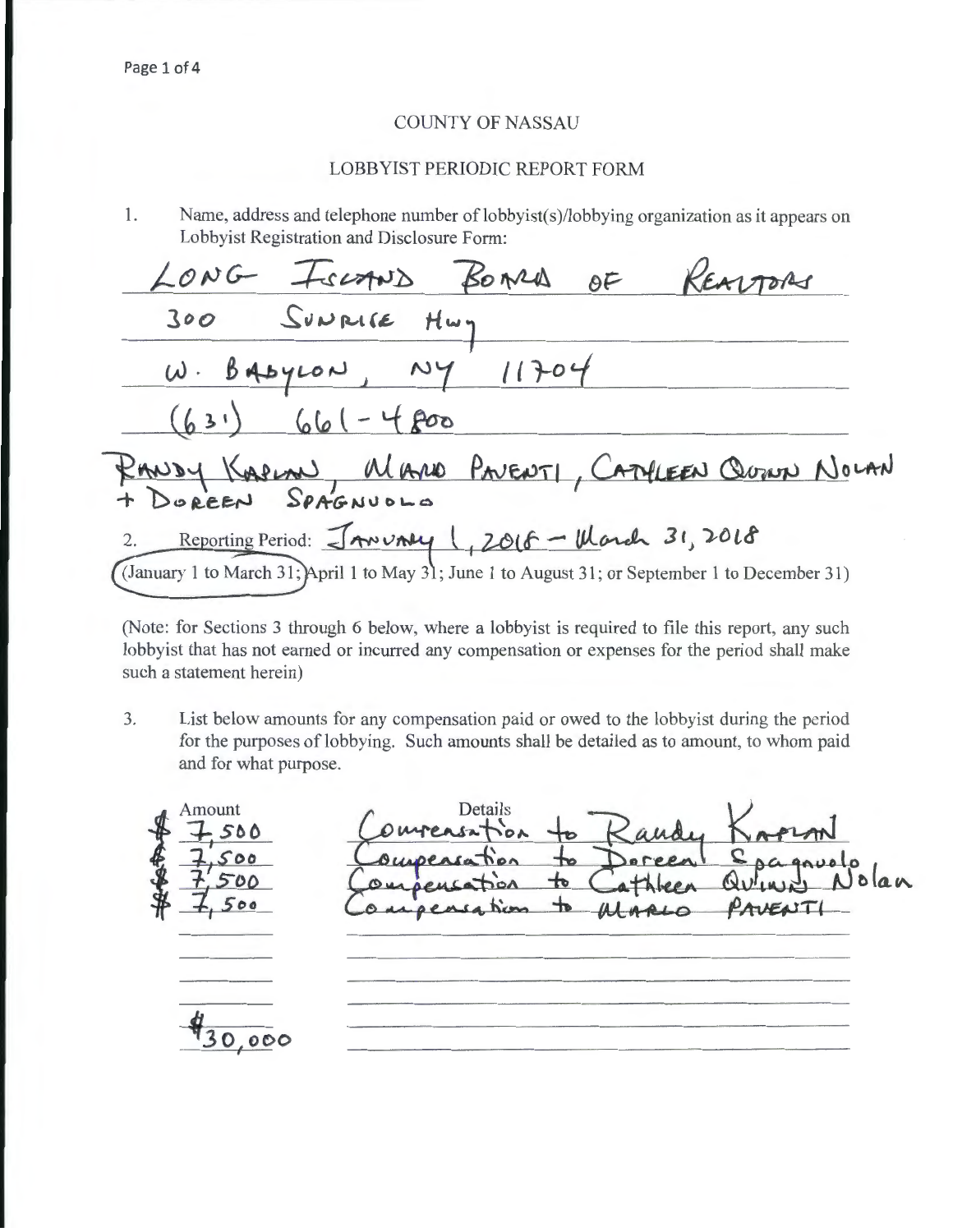4. List below the cumulative total amounts earned to date for lobbying year:

 $430,000$ 

5. List below amounts for any expenses expended or incurred by the lobbyist during the period for the purposes of lobbying. Such amounts shall be detailed as to amount, to whom paid and for what purpose.

| Amount                          | Details        |
|---------------------------------|----------------|
|                                 | <b>COLLEGE</b> |
| <b>CONTRACTOR</b> IN CONTRACTOR |                |
|                                 |                |
|                                 |                |
|                                 | ____________   |
|                                 |                |

6. List below the cumulative total amounts expended to date for lobbying year:

**0** 

(In lieu of completing 7 through 10 below, you may attach a copy of your Lobbyist Registration and Disclosure Form, provided the information has not changed.)

7. List whether and where the lobbyist(s)/lobbying organization is registered as a lobbyist (e.g. Nassau County, New York State):

| NYS JCOPE           |  |  |                                         |
|---------------------|--|--|-----------------------------------------|
|                     |  |  | NYC OFFICE OF THE COULTY CLEAR LOOPFING |
| NASSAU (BUNTY, NYS  |  |  |                                         |
| SUFFOLK COUNTY, NYS |  |  |                                         |

<sup>8.</sup> Name, address and telephone number of client(s) by whom, or on whose behalf, the lobbyist is retained, employed or designated.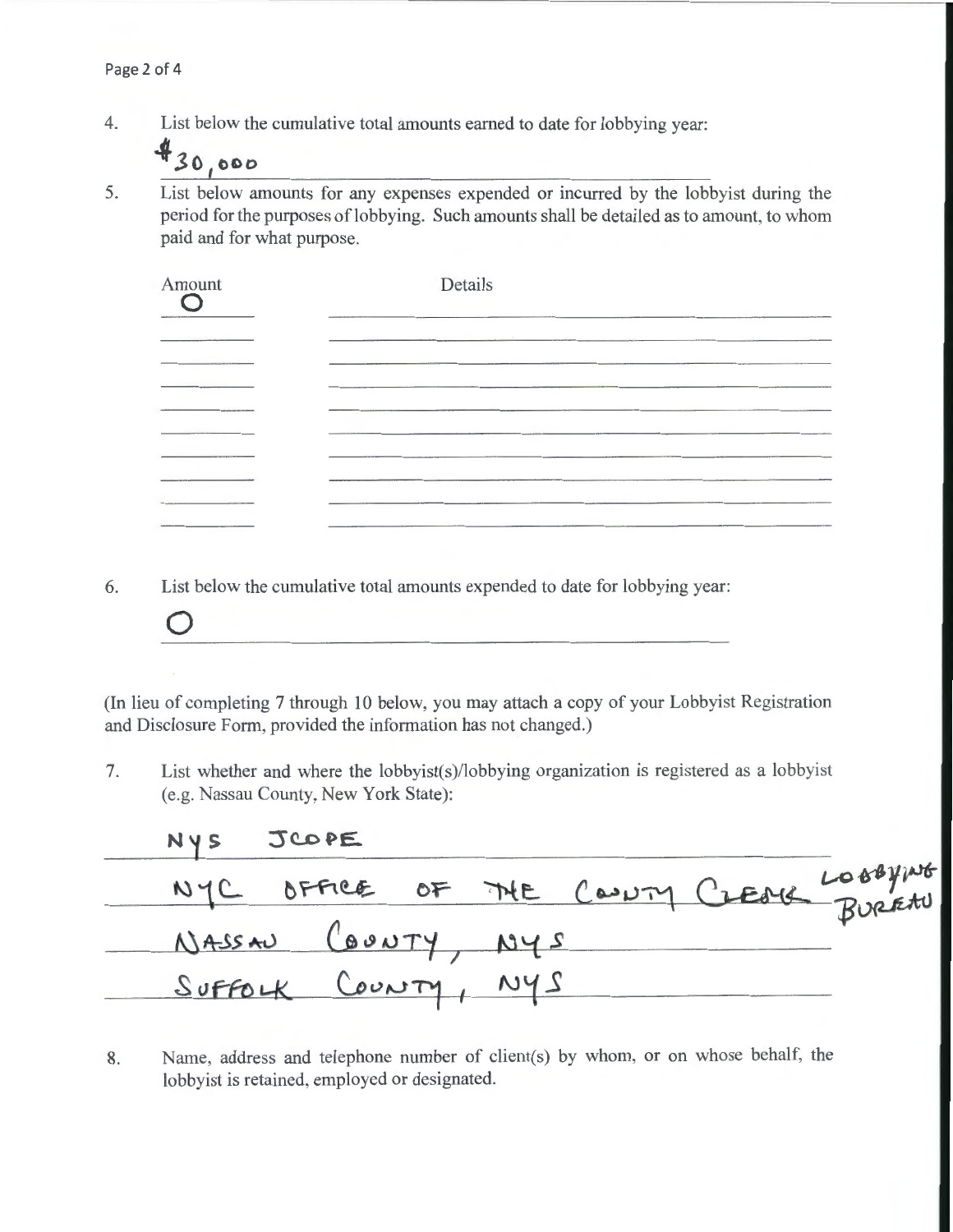LONG ICLAUD BOND OF REALTORS 300 SUNRISE HWY  $W.$  BABYLON,  $NY$   $11704$  $(639) 661 - 4800$ 

9. Describe lobbying activity conducted, or to be conducted, in Nassau County, and identify client(s) for each activity listed, during the Reporting Period.

REAL ESTATE RELATED ISSUES WCLUDING TRANSPARENCY + FAIR HOUSING IN THE BUYING + SELLING PROCESS OF CO-OP. MORTGABE INTEREST DEDUCTION, FIRST TIME HOME BUYERS SAVINGS ACCOUNT, FLOOD INSURANCE, MORTGAGE RECORDING FEES,

The name of persons, organizations or governmental entities before whom the lobbyist has 10. lobbied during the period.

NYS GOUERNOR, NYS LEGISLATURE; QUEENS

BOROUGH PAESINENT, NYC COUNCIL;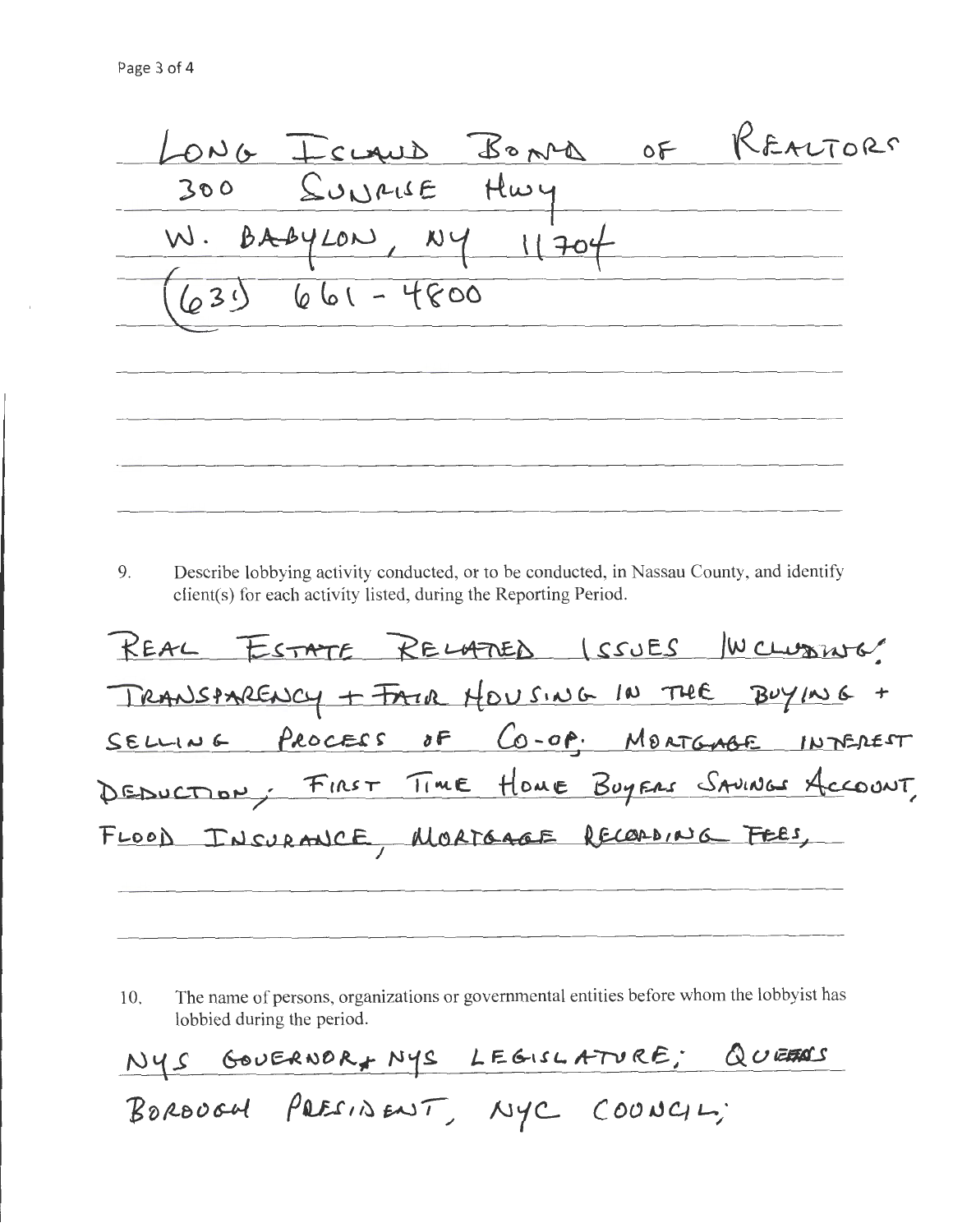Page 4 of 4

|  |  | NASSAU + SUFFOLK COUNTY EXECUTIVES        |  |
|--|--|-------------------------------------------|--|
|  |  | + LEGISLATURES; NASSAU X SUFFOLK COUNTY   |  |
|  |  | TOWNS (SUPERVISORS + COUNCILS); VILLAGES; |  |
|  |  | CITIES OF LONG BEACH + GIER COVE          |  |
|  |  |                                           |  |

I understand that copies of this form will be sent to the Nassau County Department of Information Technology ("IT") to be posted on the County's website.

I also understand that upon termination of retainer, employment or designation I must give written notice to the County Attorney within thirty (30) days of termination.

VERIFICATION: I certify that all statements made on this statement are true, correct and complete to the best of my knowledge and belief and I understand that the willful making of any false statement of material fact herein will subject me to the provisions of law relevant to the making and filing of false instruments and will render such statement null and void.

 $Dated: \overline{APRL}$   $\downarrow$  2, 2018 Signed:

Print Name:

Title:

STATE OF NEW YORK ) ) SS: COUNTY OF NASSAU ~fu Sworn to before me this *d* ----~~--------- Day of  $\frac{1}{\text{PUBLIC}}$  $, 201$ 

LISA FORCA Notary Public, State of New York No.5000664 \_Qualified in Suffolk County No. 5000664<br>Qualified in Suffolk County<br>Commission Expires August 17, 2018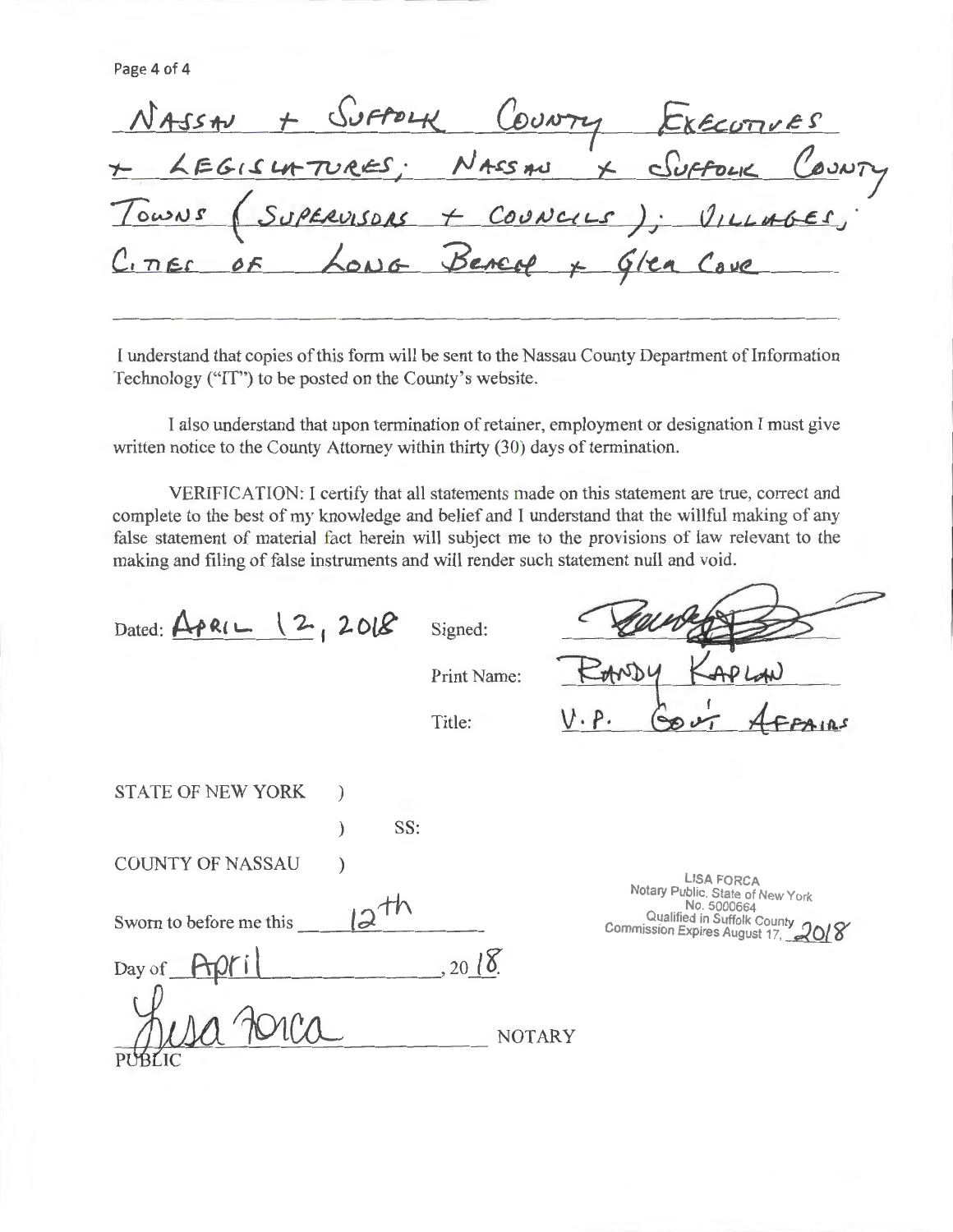# **Randy Kaplan**

| From:       | Randy Kaplan                                                           |
|-------------|------------------------------------------------------------------------|
| Sent:       | Monday, March 05, 2018 4:25 PM                                         |
| To:         | Cavazzini, Donna                                                       |
| Cc:         | bliebert@nassaucountyny.gov; blibert@nassaucountyny.gov; Marlo Paventi |
| Subject:    | Additional Lobbyist                                                    |
| Importance: | High                                                                   |

Please note that Marlo Paventi is now employed with the long Island Board of REALTORS®. She is a registered lobbyist with LIBOR at the State (JCOPE) level and the NYC Level (NYC Clerk). We have just registered her today as a Lobbyist in Suffolk County as well. Please consider her as a lobbyist in Nassau County on our team effective immediately. Thank you, Randy

Randy L. Kaplan as Vice President of Government Affairs and Chief Lobbyist LIBOR 300 Sunrise Highway West Babylon, NY 11704 Phone (631) 661-4800 ext 380 Fax (631) 661-5202

rkaplan@lirealtor.com